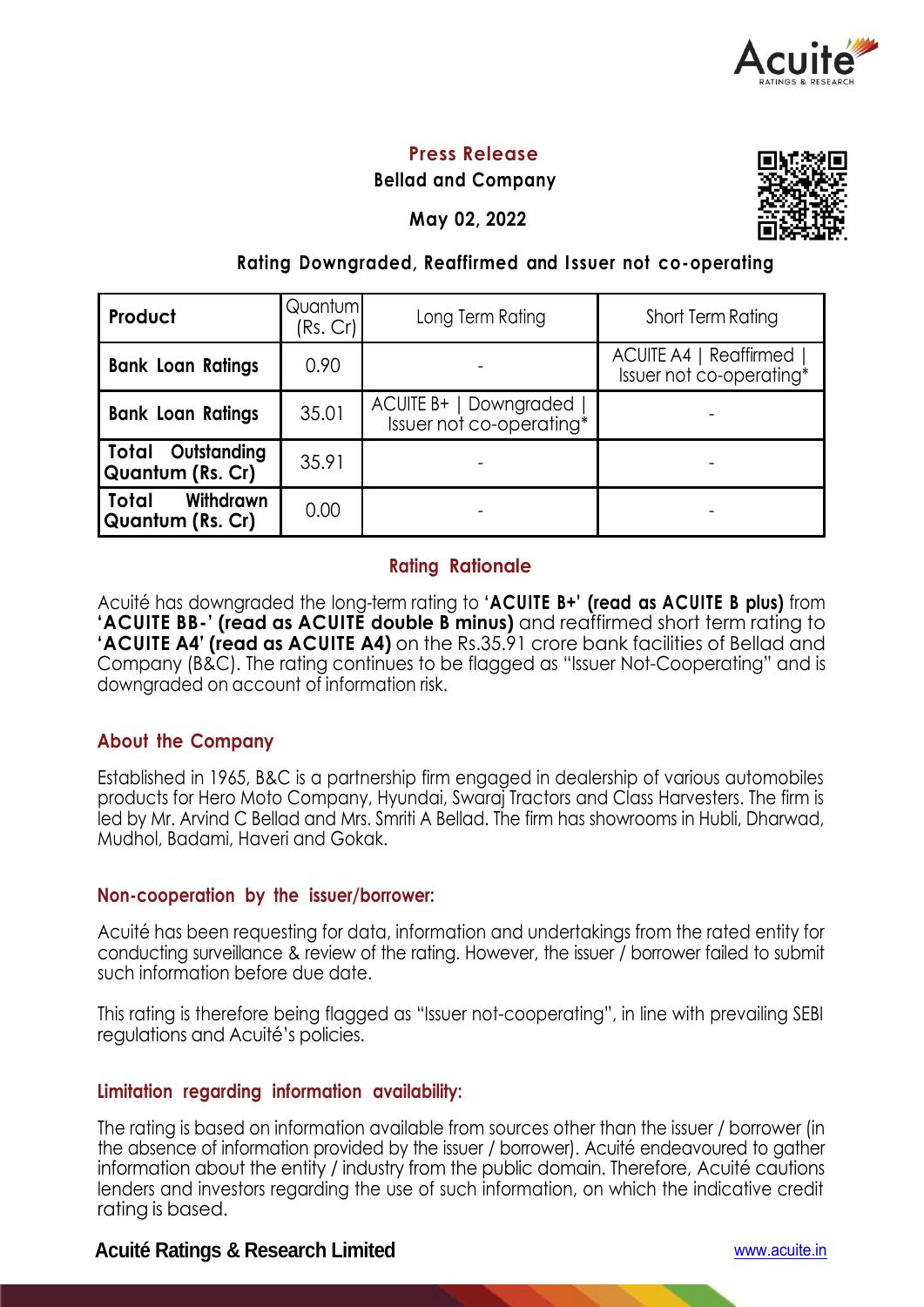## **About the Rated Entity - Key Financials**

The rated entity has not shared the latest financial statements despite repeated requests.

## **Rating Sensitivity**

"No information provided by the issuer / available for Acuité to comment upon"

### **Material Covenants**

Not Applicable

#### **Liquidity Position**

"No information provided by the issuer / available for Acuite to comment upon."

#### **Outlook**

Not Applicable

### **Status of non-cooperation with previous CRA**

None

#### **Any other information**

Acuité is yet to receive the latest No Default Statement (NDS) from the rated entity, despite repeated requests and follow-ups.

#### **Applicable Criteria**

- Trading Entities: https://www.acuite.in/view-rating-criteria-61.htm
- Default Recognition: https://www.acuite.in/view-rating-criteria-52.htm

#### **Note on Complexity Levels of the Rated Instrument**

https://www.acuite.in/view-rating-criteria-55.htm

#### **Rating History**

| <b>Date</b> | Name of<br><b>Instruments/Facilities</b> | Term          | Amount<br>(Rs. Cr) | <b>Rating/Outlook</b>                                             |
|-------------|------------------------------------------|---------------|--------------------|-------------------------------------------------------------------|
|             | Proposed Bank Facility                   | Long<br>Term  | 6.12               | ACUITE BB- (Downgraded and Issuer not)<br>co-operating*)          |
|             | Inventory Funding                        | Long<br>Term  | 9.00               | ACUITE BB- (Downgraded and Issuer not<br>co-operating*)           |
|             | <b>Bank Guarantee</b>                    | Short<br>Term | 0.90               | ACUITE A4 (Downgraded and Issuer not<br>co-operating*)            |
|             | Term Loan                                | Long<br>Term  | 1.70               | ACUITE BB- (Downgraded and Issuer not<br>co-operating*)           |
| 28 Jan      | Secured Overdraft                        | Long<br>Term  | 5.00               | (Downgraded and Issuer not<br><b>ACUITE BB-</b><br>co-operating*) |
| 2021        | Term Loan                                | Long<br>Term  | 1.05               | (Downgraded and Issuer not<br>ACUITE BB-<br>co-operating*)        |

## **Acuité Ratings & Research Limited** www.acuite.in

×.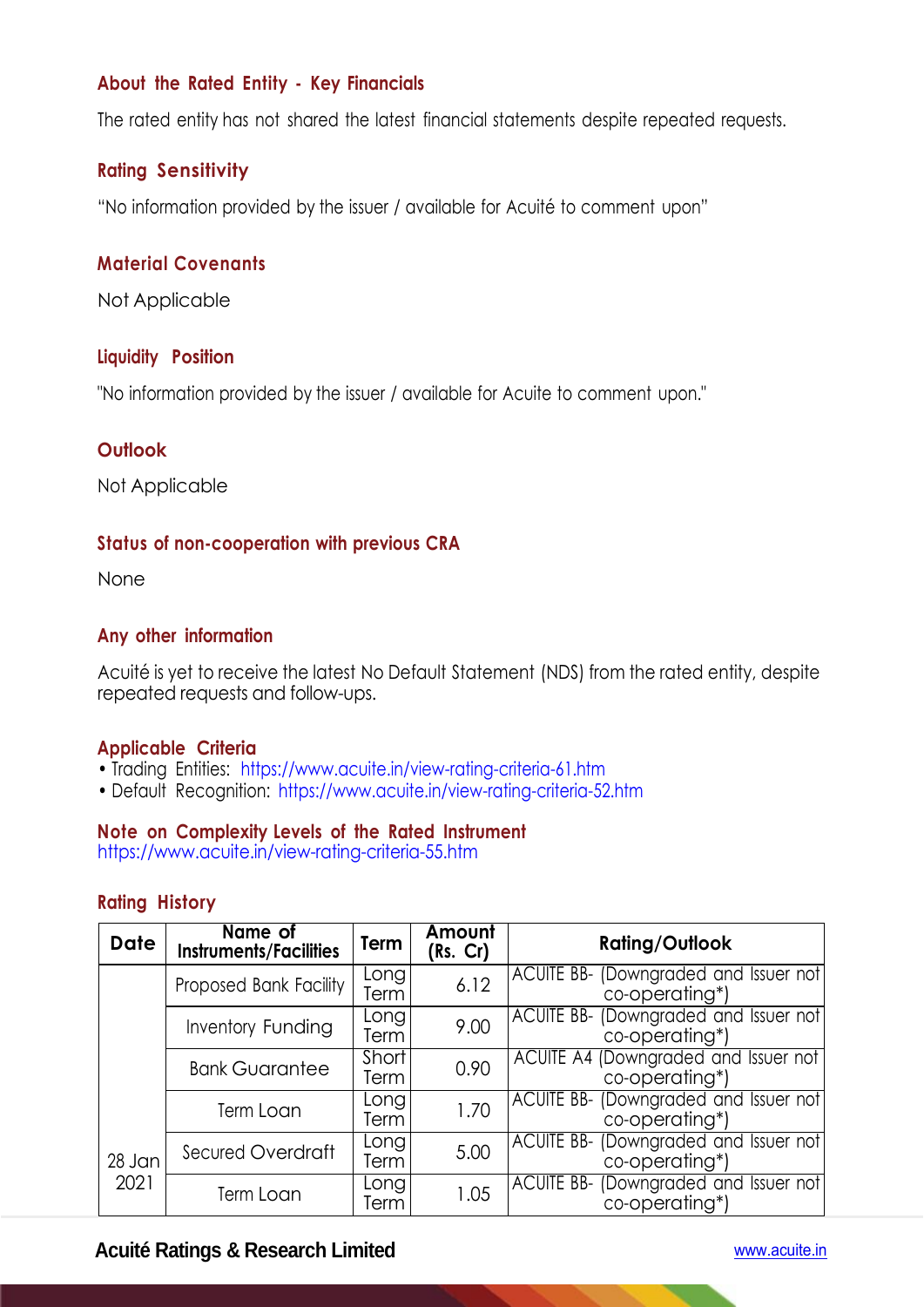|                | Term Loan                | <b>Long</b><br>Term | 0.73  | ACUITE BB- (Downgraded and Issuer not)<br>co-operating*)       |
|----------------|--------------------------|---------------------|-------|----------------------------------------------------------------|
|                | Term Loan                | Long<br>Term        | 0.13  | ACUITE BB- (Downgraded and Issuer not<br>co-operating*)        |
|                | Term Loan                | Eong<br>Term        | 0.03  | <b>ACUITE BB- (Downgraded and Issuer not</b><br>co-operating*) |
|                | Cash Credit              | Long<br>Term        | 11.25 | <b>ACUITE BB- (Downgraded and Issuer not</b><br>co-operating*) |
|                | Term Loan                | Long<br>Term        | 0.73  | ACUITE BB   Negative (Reaffirmed)                              |
|                | <b>Bank Guarantee</b>    | Short<br>Term       | 0.90  | ACUITE A4+ (Reaffirmed)                                        |
|                | Term Loan                | Long<br>Term        | 0.03  | ACUITE BB   Negative (Reaffirmed)                              |
| 05 Nov<br>2019 | Term Loan                | Long<br>Term        | 1.05  | ACUITE BB   Negative (Reaffirmed)                              |
|                | Inventory Funding        | Long<br>Term        | 9.00  | ACUITE BB   Negative (Reaffirmed)                              |
|                | Term Loan                | Long<br>Term        | 0.13  | ACUITE BB   Negative (Reaffirmed)                              |
|                | Cash Credit              | Long<br>Term        | 11.25 | ACUITE BB   Negative (Reaffirmed)                              |
|                | Secured Overdraft        | Long<br>Term        | 5.00  | ACUITE BB   Negative (Reaffirmed)                              |
|                | Proposed Bank Facility   | Long<br>Term        | 6.12  | ACUITE BB   Negative (Reaffirmed)                              |
|                | Term Loan                | Long<br>Term        | 0.42  | <b>ACUITE BB (Withdrawn)</b>                                   |
|                | Term Loan                | Long<br>Term        | 1.70  | ACUITE BB   Negative (Assigned)                                |
| 16 Nov<br>2018 | Inventory Funding        | Long<br>Term        | 9.00  | ACUITE BB   Stable (Assigned)                                  |
|                | Term Loan                | Long<br>Term        | 0.42  | ACUITE BB   Stable (Assigned)                                  |
|                | Term Loan                | Long<br>Term        | 1.49  | ACUITE BB   Stable (Assigned)                                  |
|                | Term Loan                | Eong<br>Term        | 2.91  | ACUITE BB   Stable (Assigned)                                  |
|                | Term Loan                | Long<br>Term        | 0.15  | ACUITE BB   Stable (Assigned)                                  |
|                |                          | Long                |       |                                                                |
|                | Term Loan                | Term<br>Long        | 0.07  | <b>ACUITE BB</b><br>Stable (Assigned)                          |
|                | Cash Credit              | Term                | 15.25 | ACUITE BB   Stable (Assigned)                                  |
|                | <b>Secured Overdraft</b> | Long<br>Term        | 5.00  | ACUITE BB   Stable (Assigned)                                  |
|                | <b>Bank Guarantee</b>    | Short<br>Term       | 1.40  | ACUITE A4+ (Assigned)                                          |
|                | Proposed Bank Facility   | <b>Long</b><br>Term | 0.22  | ACUITE BB   Stable (Assigned)                                  |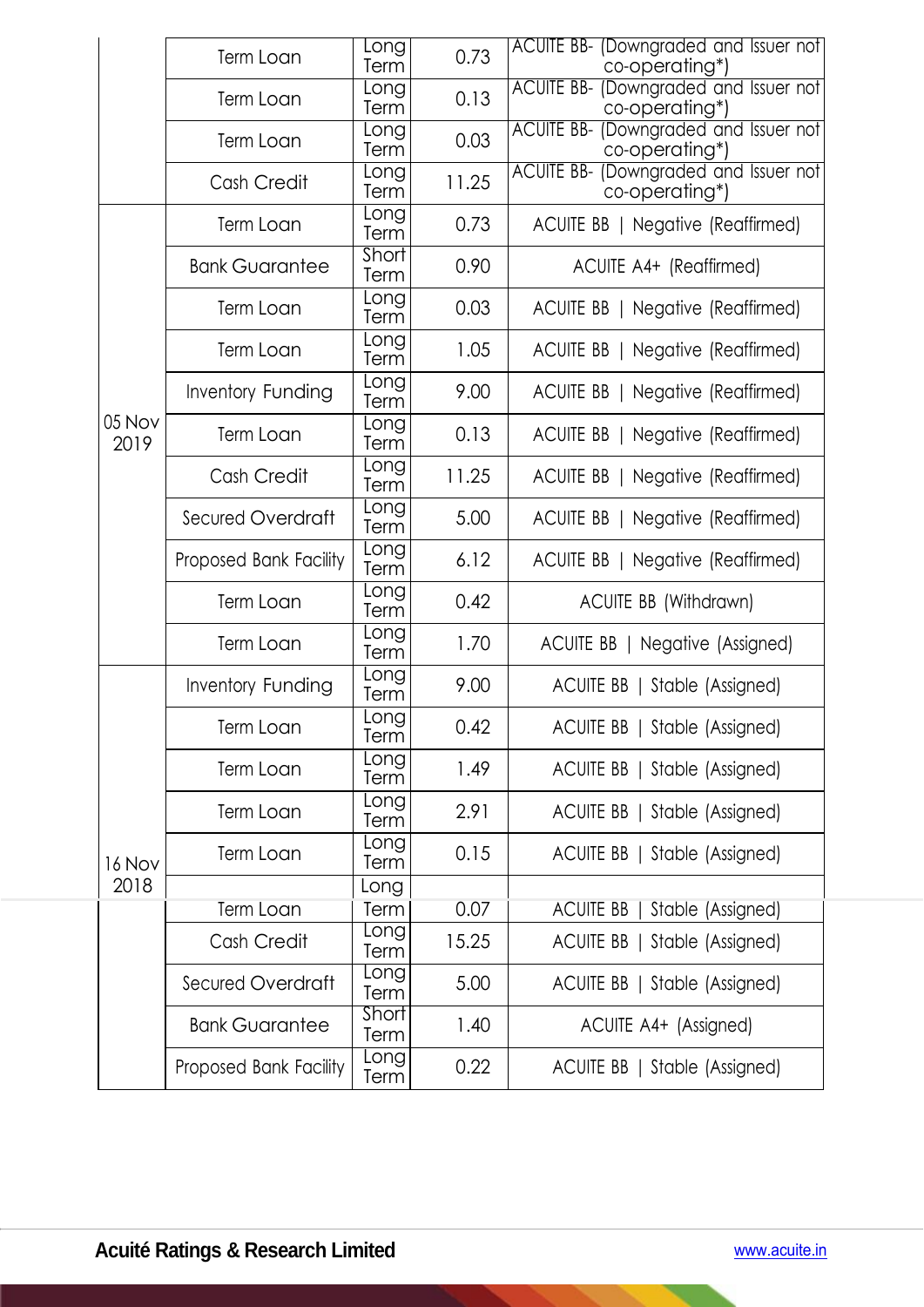# **Annexure - Details of instruments rated**

| Lender's<br><b>Name</b>  | <b>ISIN</b>              | <b>Facilities</b>                                                                          | Date Of<br><b>Issuance</b> | Coupon<br>Rate                                 | <b>Maturity</b><br><b>Date</b> | Quantum<br>(Rs. Cr.) | Rating                                                                   |
|--------------------------|--------------------------|--------------------------------------------------------------------------------------------|----------------------------|------------------------------------------------|--------------------------------|----------------------|--------------------------------------------------------------------------|
| Bank of<br><b>Baroda</b> | Not<br>Applicable        | <b>Bank</b><br>Guarantee/Letter<br>of Guarantee                                            | Not                        | Not<br>Applicable Applicable Applicable        | Not                            | 0.90                 | <b>ACUITE A4</b><br>Reaffirmed  <br>Issuer not co-<br>operating*         |
| Bank of<br>Baroda        | Not<br>Applicable        | Cash Credit                                                                                | <b>Not</b>                 | Not<br>Applicable Applicable Applicable        | Not                            | 11.25                | ACUITE B+<br>Downgraded<br>Issuer not<br>CO-<br>operating*               |
| Axis Bank                | Not<br>Applicable        | Inventory Funding <br> Applicable Applicable Applicable Applicable                         | Not                        | Not                                            | <b>Not</b>                     | 9.00                 | ACUITE B+<br>Downgraded<br>Issuer not<br>CO-<br>operating*               |
| Canara<br><b>Bank</b>    | Not<br>Applicable        | Overdraft                                                                                  | <b>Not</b>                 | <b>Not</b><br>Applicable Applicable Applicable | Not                            | 5.00                 | <b>ACUITE B+</b><br>Downgraded<br>Issuer not<br>$CO-$<br>operating*      |
| <b>Not</b>               | Not                      | Proposed Long<br>Applicable Applicable Term Bank Facility Applicable Applicable Applicable | Not                        | Not                                            | Not                            | 6.12                 | <b>ACUITE B+</b><br>Downgraded<br>Issuer not<br>CO-<br>operating*        |
| Bank of<br><b>Baroda</b> | Not<br>Applicable        | Term Loan                                                                                  | Not<br>available           | <b>Not</b><br>available                        | Not<br>available               | 1.05                 | <b>ACUITE B+</b><br>Downgraded<br>Issuer not<br>CO-<br>operating*        |
| Bank of<br>Baroda        | <b>Not</b><br>Applicable | Term Loan                                                                                  | Not<br>available           | Not<br>available                               | Not<br>available               | 1.70                 | <b>ACUITE B+</b><br>Downgraded<br><b>Issuer not</b><br>CO-<br>operating* |
| Canara<br><b>Bank</b>    | Not<br>Applicable        | Term Loan                                                                                  | Not<br>available           | Not<br>available                               | Not<br>available               | 0.73                 | <b>ACUITE B+</b><br>Downgraded<br>Issuer not<br>CO-<br>operating*        |
| Canara<br><b>Bank</b>    | Not<br>Applicable        | Term Loan                                                                                  | Not<br>available           | Not<br>available                               | Not<br>available               | 0.13                 | ACUITE B+<br>Downgraded<br>Issuer not<br>CO-<br>operating*               |
| Canara<br><b>Bank</b>    | Not<br>Applicable        | Term Loan                                                                                  | Not<br>available           | Not<br>available                               | Not<br>available               | 0.03                 | ACUITE B+<br>Downgraded<br><b>Issuer not</b><br>CO-<br>operating*        |